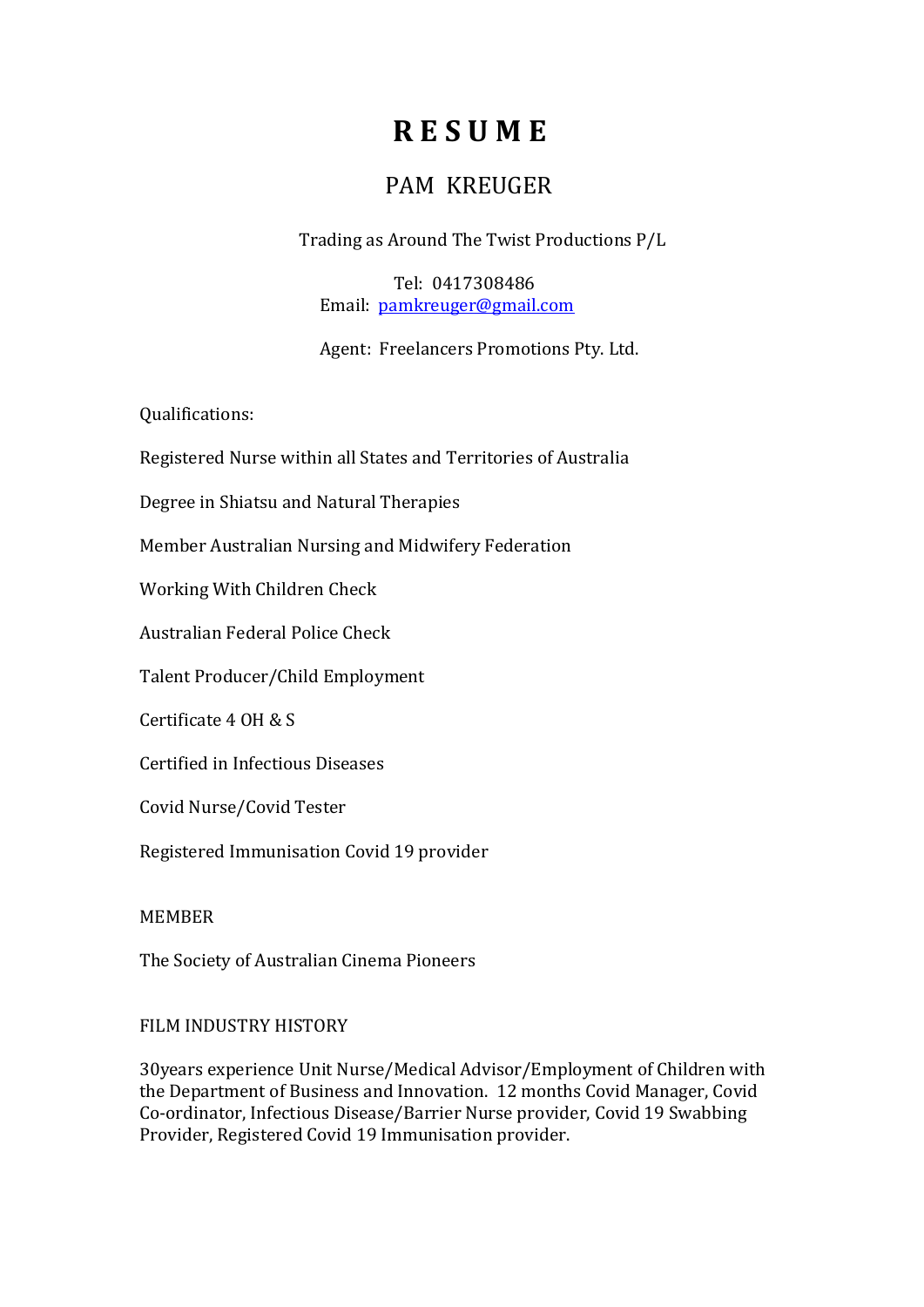5 years experience remote Unit Nursing within Television, Feature Films, Stills and TVCs.

Working on various productions as both research and onset Medical Advisor.

Salems Lot, The Leftovers Series 3 – Prosthetics (assistance with Actor's make up Contact Lenses)

#### FEATURE FILMS

Gross Misconduct Romper Stomper Amy Visitors Loves Brother True Love and Chaos "Blonde" The Marilyn Monroe Story Family Crackers Till Human Voices Wake Us Rogue Balance Particle Freeway The Eye of the Storm Bad Eggs On the Beach The Knowing Animal Kingdom Don't be Afraid of the Dark I Frankenstein The Dressmaker Blacklight

#### **TELEMOVIES**

Journey to the Centre of the Earth Stark Salems Lot Nightmares and Dreamscapes Halifax MDA Little Oberon The Pacific Killer Elite Preacher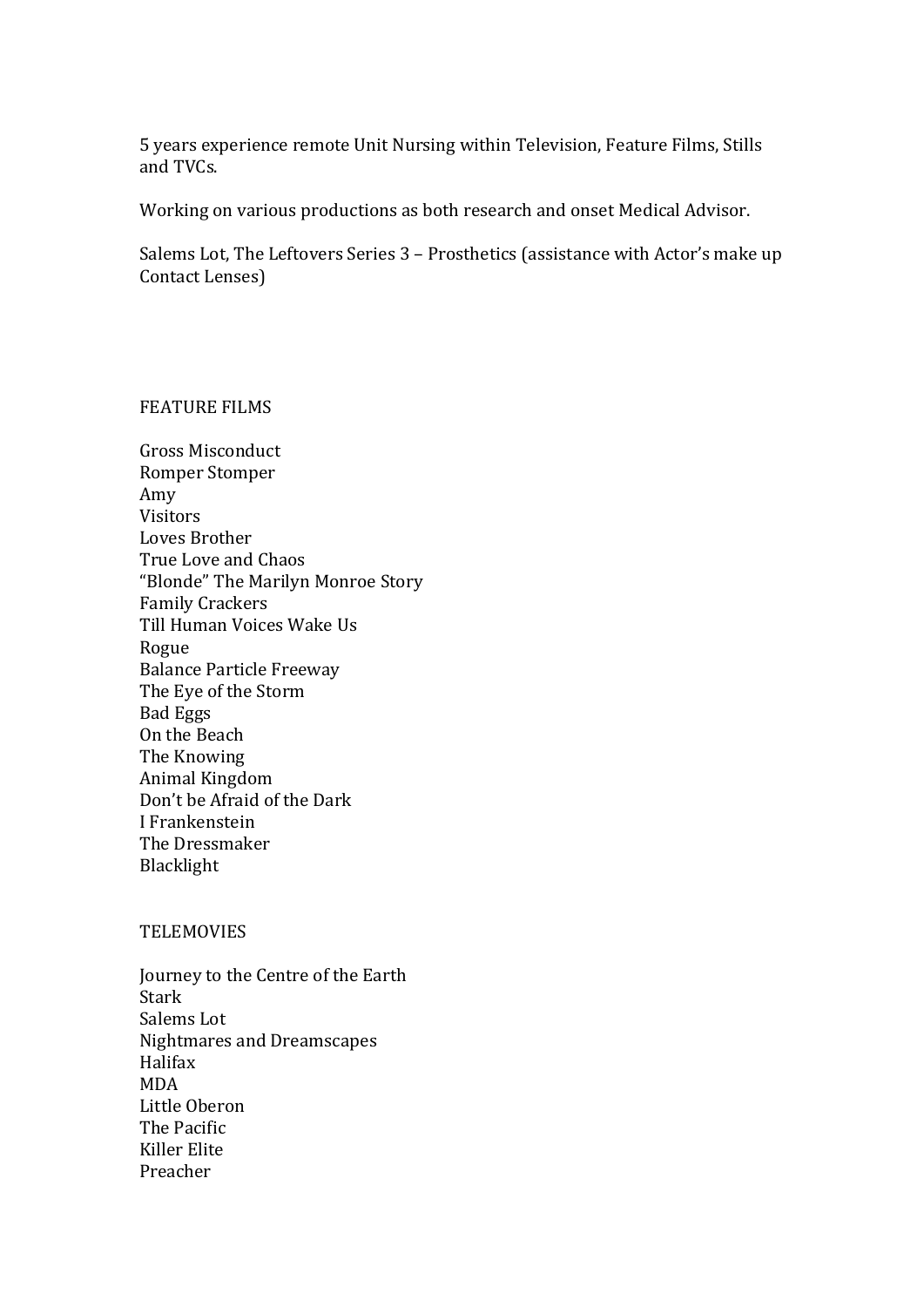#### TELEVISION SERIES

Blue Heelers Stingers (1-8) Good Guys Bad Guys Ocean Girl ( 1 & 2) Thunderstone Round the Twist (series 2) State Coroner The Man from Snowy River (Series 1,2,3)

Forensic Investigators Rush City Homicide Southern Star Projects (various) Winners & Losers Phryne Fisher Mysteries The Leftovers Series 3 (USA) Whistleblower 2018 Jack Irish 2018 Preacher 2019

# REALITY TV

Iron Chef My Kitchen Rules Masterchef Series 4 & 5

Masterchef "The Professionals" The Biggest Loser 2013 Slide Show Dancing with the Stars Great Australian Bakeoff Family Food Fight

#### TV COMMERCIALS

Production Companies that I contract to on a regular basis:

The Pound The Sweet Shop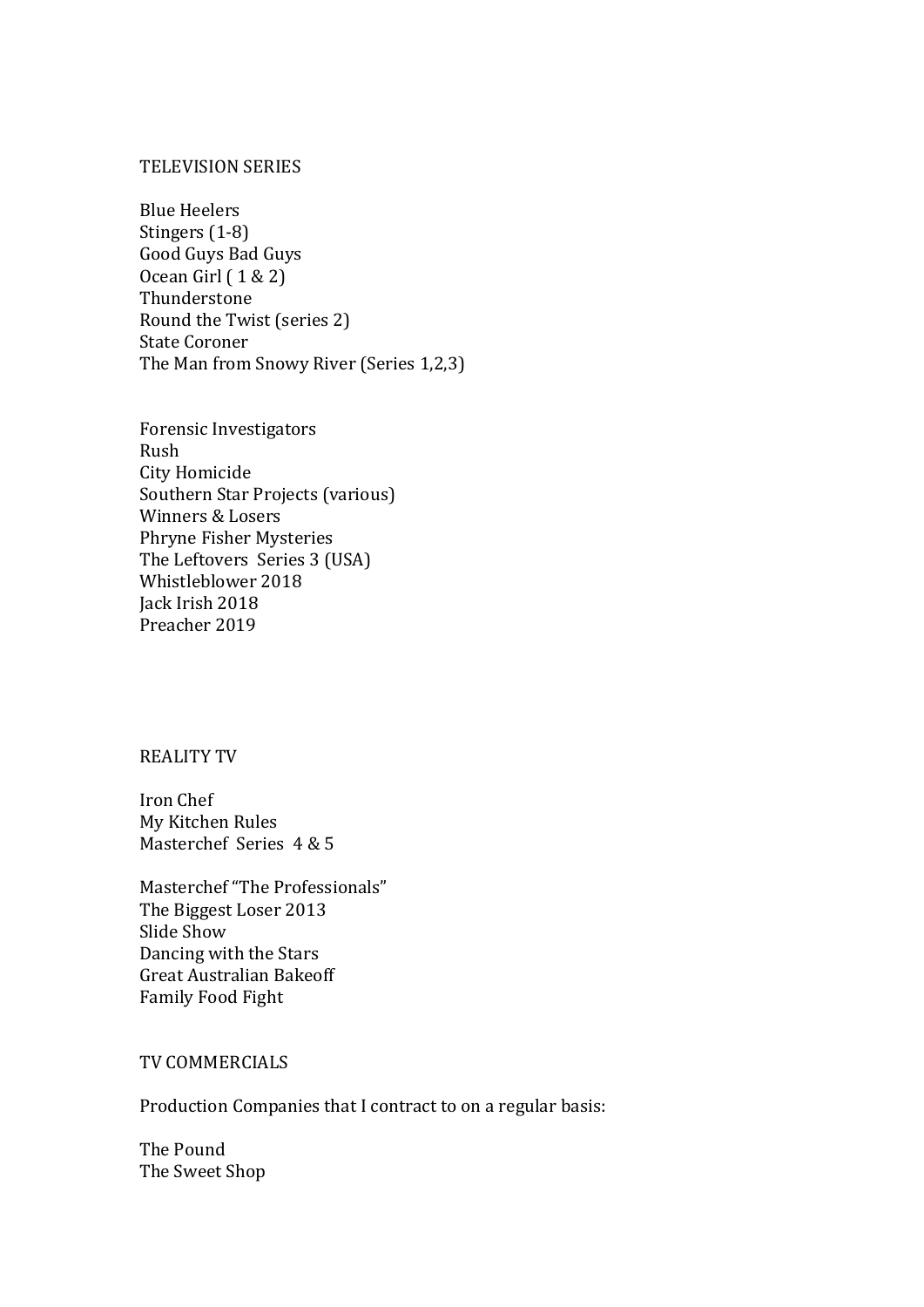Sweet Productions The Hallway **HBT** 8 Commercials Doll Productions Dusk Films Film Construction The Film Company Film Headquarters Flinders Lane Productions Plaza Films Plush Radical Media Renegade Chocolate Size International Loaded Photoplay Finch Mr. Smith Pool Collective The Feds Ortolan Orange Whip The Shannon Company Kaz Kingdom BMF JP Films Exit Goodoil Colour Me TV Will O'Rourke Revolver Bento Productions Somafilms Loud Saatchi Z Space Otto Empire Fiction Collider

### Stills Companys

Hart & Co Photoplay Photography Moose Enterprise